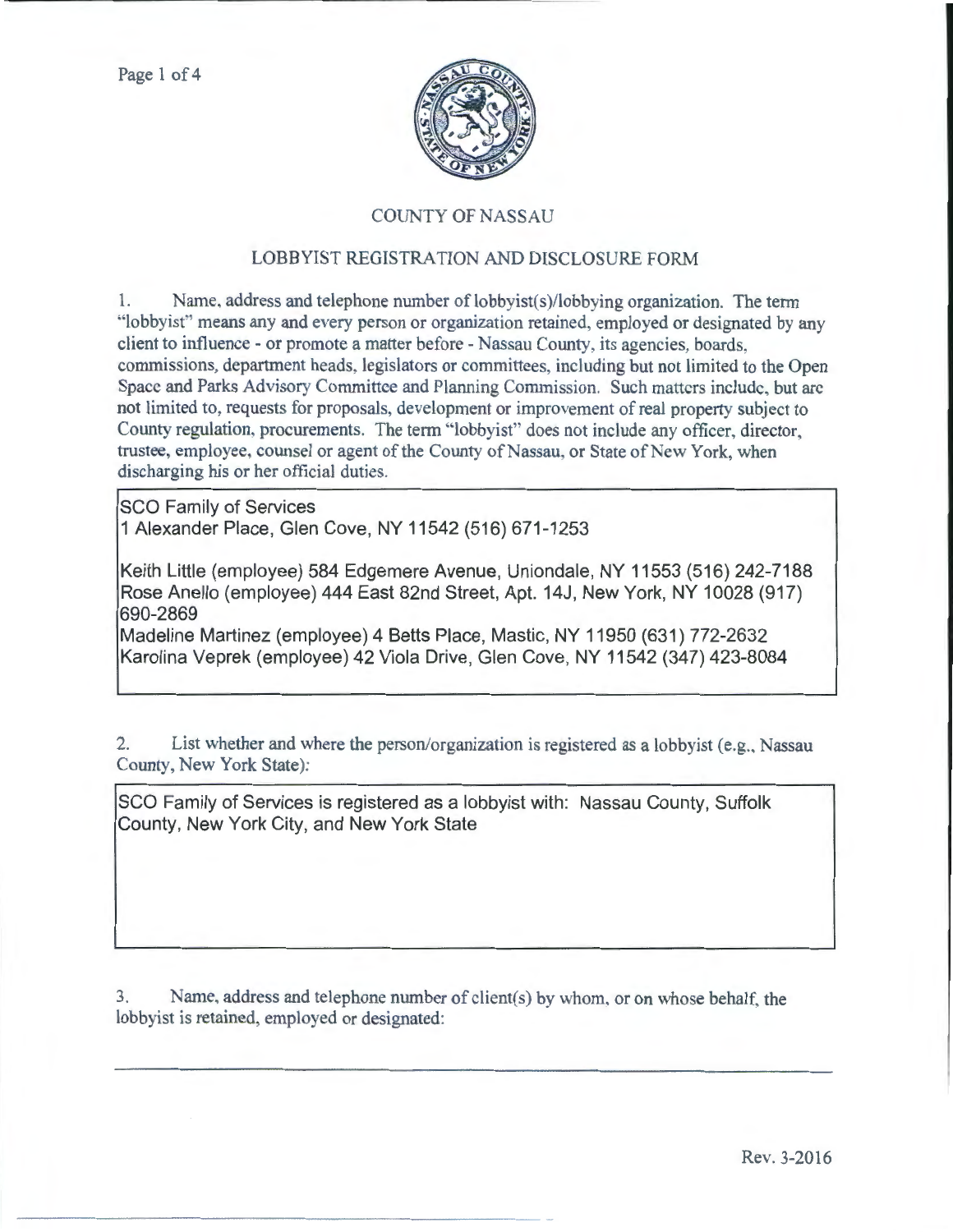Page 2 of 4

SCO Family of Services 1 Alexander Place, Glen Cove, NY 11542 (516) 671-1253

4. Describe lobbying activity conducted. or to be conducted, in Nassau County, and identify client(s) for each activity listed. See page 4 for a complete description of lobbying activities.

Budget, discretionary support, and policy advocacy.

5. The name of persons, organizations or governmental entities before whom the lobbyist expects to lobby:

County Executive, County Legislature, and the County of Nassau agencies, boards, commissions, department heads or committees.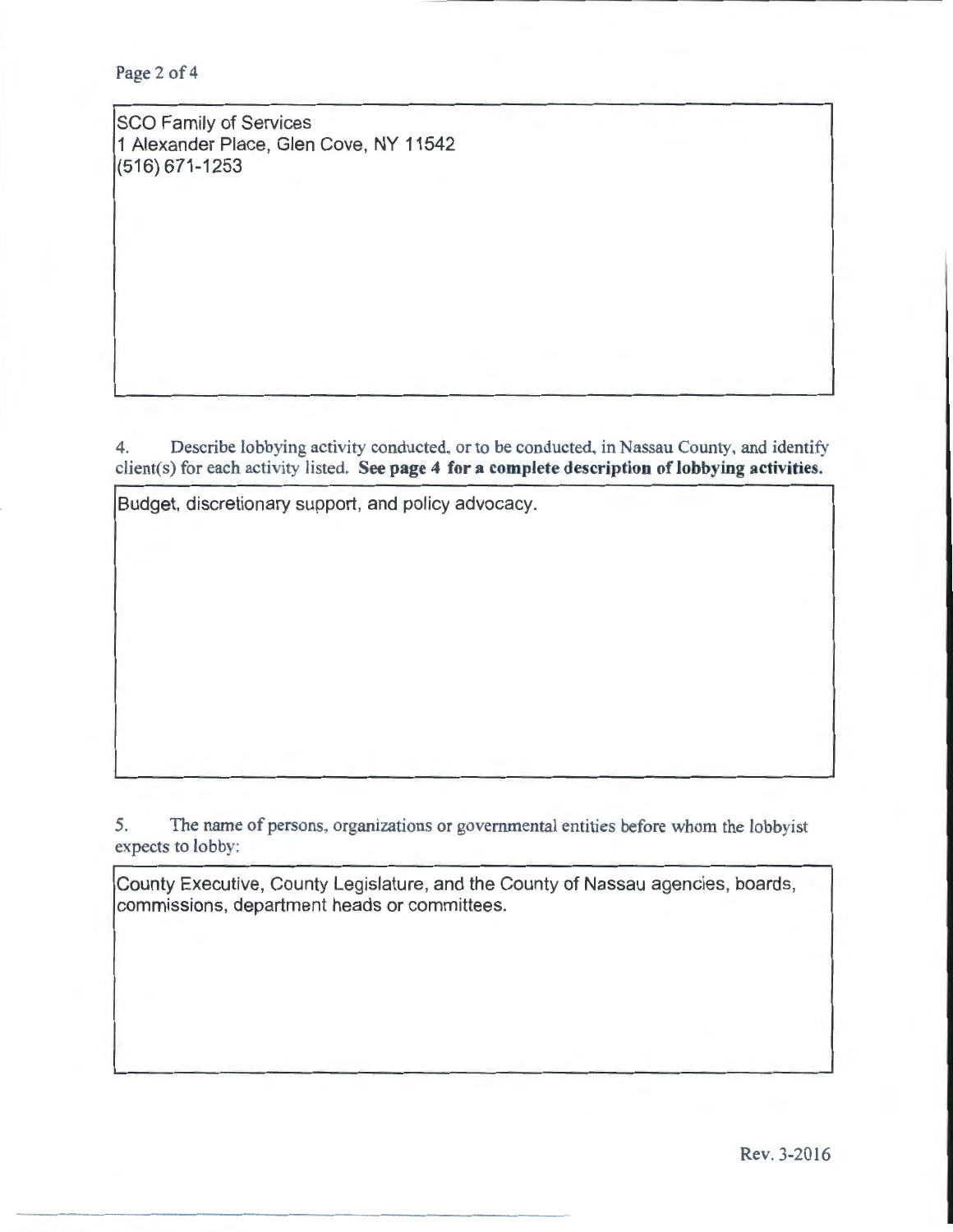## Page 3 of 4

6. If such lobbyist is retained or employed pursuant to a written agreement of retainer or employment, you must attach a copy of such document; and if agreement of retainer or employment is oral, attach a written statement of the substance thereof. If the written agreement of retainer or employment does not contain a signed authorization from the client by whom you have been authorized to lobby. separately attach such a written authorization from the client.

7. Within the previous year, has the lobbyist/lobbying organization or any of its corporate officers provided campaign contributions pursuant to the New York State Election Law to the campaign committees of any of the following Nassau County elected officials or to the campaign committees of any candidates tor any of the following Nassau County elected offices: the County Executive, the County Clerk, the Comptroller, the District Attorney, or any County Legislator? If yes, to what campaign committee? If none, you must so state:

**None** 

I understand that copies of this form will be sent to the Nassau County Department of Information Technology ("IT") to be posted on the County's website.

I also understand that upon termination of retainer, employment or designation 1 must give written notice to the County Attorney within thirty (30) days of termination.

VERIFICATION: The undersigned affirms and so swears that he/she has read and understood the foregoing statements and they are, to his/her knowledge, true and accurate.

The undersigned further certifies and affirms that the contribution(s) to the campaign committees listed above were made freelv and without duress. threat or any promise of a governmental benefit or in exchange for any benefit or remuneration.

Dated:  $9/6/18$  Signed:

**Executive Director** 

Print Name:

Title: